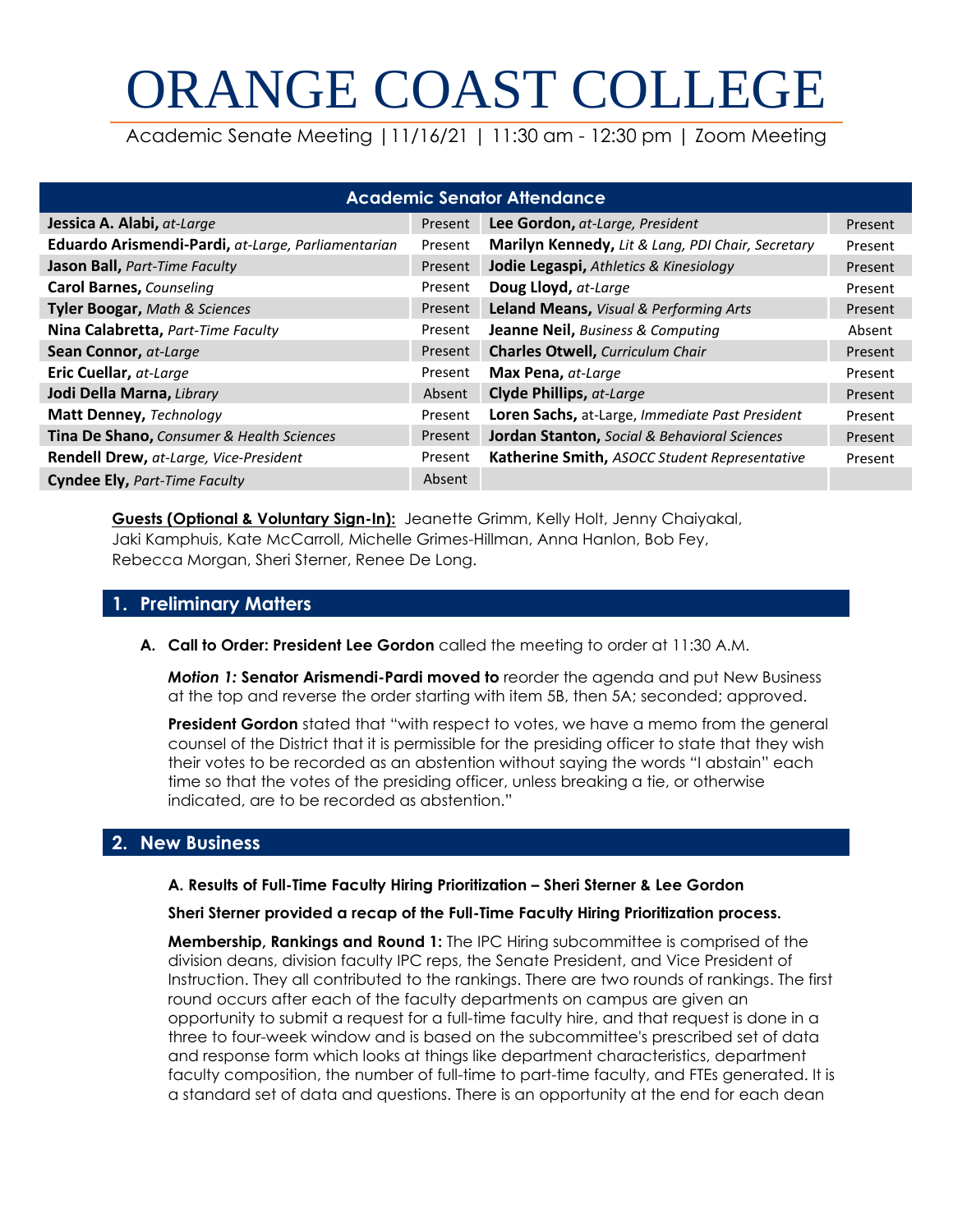to provide feedback to incorporate into the responses. Once those responses are submitted, the IPC subcommittee does round one of the ratings based on reviews of the submitted documentation and they also have access to the data via the Faculty Hiring Dashboard. There are additionally four impact questions that receive yes or no answers, based on that particular position: justification, compelling evidence, impact on the department, and if the program would be in jeopardy if they did not receive that fulltime faculty hire. At the end of round one scoring is done with up to 40 points possible per position.

**Round 2:** Each requested faculty position has a representative from that department who gives a three-minute presentation; if the department requested two positions, they are given four minutes. At the conclusion of those presentations, the IPC Hiring subcommittee members rate each position based on a one to ten rating system.

**Collecting Scoring, Validation of Process, and Ranking Creation:** The two rounds of scoring, with a potential total of 50 points each are put together, and rankings are made. Sheri Sterner does the back end of the process putting the information together in her office (not her researchers), which is confidential. She runs checks on the data for any abnormalities and to validate the data to make sure it is being recorded correctly and that there is no evidence of anyone "gaming the system." She discusses the details with the two IPC Hiring Subcommittee co-chairs, the Academic Senate President and the Vice President of Instruction. This scoring showed no evidence of abnormalities and so the data went forward to the IPC subcommittee for review. IPC looks at the data and then they discuss it and then make their final recommendations. Sheri Sterner displayed the rankings:

**Orange Coast College** 

Instructional Planning Council - Faculty Hiring 2022-23: FINAL Results - Cut Off at 11 Total Number of Respondents (Round 1 & Round 2) = 22 (100% respo

\*Positions below are ranked by the combined score from rounds 1 and 2 (R1 + R2 RANK).

The average standard deviation for each total score was approximately 12 points. The average difference between each total score was similar at 13.7 points.<br>Two bands were created based on the range of scores around postio deviations/average difference from 11th position).

|                                             | Totals/Ranks Round 1 & Round 2                         |                           |                  |             | Round 1 & Round 2 Statistics |                 |                   |                  |                | <b>Round 1 Impact Results</b> |                                 |                   |                   |                    |
|---------------------------------------------|--------------------------------------------------------|---------------------------|------------------|-------------|------------------------------|-----------------|-------------------|------------------|----------------|-------------------------------|---------------------------------|-------------------|-------------------|--------------------|
| Position                                    | $R1+R2$<br>Rank                                        | R1<br>Rank                | $R1+R2$<br>Score | R1<br>Score | R2<br>Score                  | $R1+R2$<br>Mean | $R1+R2$<br>Median | $R1+R2$<br>StDev | $R1+R2$<br>Min | $R1+R2$<br>Max                | <b>Justification</b><br>(% Yes) | Compel<br>(% Yes) | Impact<br>(% Yes) | Jeopardy<br>(%Yes) |
| Computer Science (Position 1)               | $\mathbf{1}$                                           | $\mathbf{1}$              | 924              | 740         | 184                          | 42.00           | 46.00             | 10.26            | 13             | 50                            | 95%                             | 95%               | 77%               | 36%                |
| Counselor - Athletes                        | $\overline{2}$                                         | $\overline{2}$            | 887              | 721         | 166                          | 40.32           | 45.50             | 11.79            | 12             | 50                            | 91%                             | 91%               | 73%               | 50%                |
| Math (Position 1)                           | $\overline{\mathbf{3}}$                                | $\overline{\mathbf{3}}$   | 880              | 705         | 175                          | 40.00           | 41.50             | 9.64             | 11             | 50                            | 100%                            | 100%              | 55%               | 32%                |
| Aviation Maintenance (Position 1)           | $\mathbf{A}$                                           | $\overline{4}$            | 874              | 705         | 169                          | 39.73           | 41.00             | 7.64             | 21             | 50                            | 100%                            | 100%              | 59%               | 23%                |
| Electronics                                 | 5                                                      | 6                         | 867              | 691         | 176                          | 39.41           | 44.00             | 11.48            | 15             | 50                            | 91%                             | 82%               | 68%               | 50%                |
| English                                     | 6                                                      | $\overline{5}$            | 862              | 697         | 165                          | 39.18           | 44.00             | 12.84            | 11             | 50                            | 100%                            | 95%               | 59%               | 23%                |
| Physiology                                  | $\overline{7}$                                         | $\overline{7}$            | 831              | 662         | 169                          | 37.77           | 40.00             | 10.08            | 14             | 50                            | 100%                            | 100%              | 68%               | 32%                |
| <b>Ethnic Studies (Position 1)</b>          | $\overline{\mathbf{8}}$                                | $\overline{q}$            | 808              | 638         | 170                          | 36.73           | 40.50             | 13.74            | 6              | 50                            | 55%                             | 68%               | 59%               | 36%                |
| <b>Art History</b>                          | $\mathbf{9}$                                           | 8                         | 805              | 661         | 144                          | 36.59           | 40.00             | 12.76            | $\overline{2}$ | 49                            | 100%                            | 91%               | 45%               | 18%                |
| Early Childhood Education/Human Development | 10                                                     | 11                        | 791              | 629         | 162                          | 35.95           | 39.50             | 11.17            | 11             | 50                            | 100%                            | 86%               | 55%               | 27%                |
| Counselor - General                         | 11                                                     | 10                        | 783              | 637         | 146                          | 35.59           | 37.50             | 10.70            | 16             | 50                            | 95%                             | 91%               | 55%               | 32%                |
| 3D & Sculpture                              | 12                                                     | 13                        | 774              | 616         | 158                          | 35.18           | 35.00             | 12.99            | $\overline{2}$ | 50                            | 100%                            | 95%               | 50%               | 41%                |
| Philosophy                                  | 13                                                     | 12                        | 770              | 624         | 146                          | 35.00           | 37.00             | 10.34            | 6              | 47                            | 100%                            | 91%               | 45%               | 14%                |
| Engineering                                 | 14                                                     | 15                        | 753              | 600         | 153                          | 34.23           | 35.00             | 11.64            | 10             | 50                            | 95%                             | 91%               | 45%               | 18%                |
| <b>Adapted Kinesiology</b>                  | 15                                                     | 14                        | 745              | 607         | 138                          | 33.86           | 35.50             | 10.53            | 10             | 50                            | 95%                             | 91%               | 45%               | 36%                |
| Professional Mariner                        | 16                                                     | 17                        | 740              | 593         | 147                          | 33.64           | 32.50             | 11.25            | 13             | 50                            | 91%                             | 82%               | 45%               | 36%                |
| Astronomy                                   | 17                                                     | 16                        | 739              | 600         | 139                          | 33.59           | 36.00             | 11.69            | 10             | 47                            | 95%                             | 91%               | 45%               | 23%                |
| Yoga                                        | 18                                                     | 18                        | 722              | 590         | 132                          | 32.82           | 32.50             | 10.01            | 11             | 50                            | 95%                             | 82%               | 50%               | 27%                |
| Communication Studies                       | 19                                                     | 20                        | 713              | 578         | 135                          | 32.41           | 31.00             | 11.14            | 11             | 50                            | 100%                            | 86%               | 45%               | 18%                |
| Piano                                       | 20                                                     | 21                        | 713              | 574         | 139                          | 32.41           | 31.50             | 13.23            | $\overline{2}$ | 50                            | 91%                             | 82%               | 50%               | 36%                |
| Hospitality, Travel & Tourism               | 21                                                     | 19                        | 709              | 582         | 127                          | 32.23           | 32.00             | 10.93            | 17             | 50                            | 91%                             | 86%               | 59%               | 36%                |
| Accounting                                  |                                                        |                           |                  |             |                              |                 |                   |                  |                |                               | 91%                             | 77%               | 36%               | 23%                |
| Asst Basketball Coach                       |                                                        |                           |                  |             |                              |                 |                   |                  |                |                               | 95%                             | 77%               | 45%               | 23%                |
| Asst Football Coach                         |                                                        |                           |                  |             |                              |                 |                   |                  |                |                               | 95%                             | 86%               | 32%               | 18%                |
| Aviation Maintenance (Position 2)           |                                                        |                           |                  |             |                              |                 |                   |                  |                |                               | 55%                             | 59%               | 50%               | 32%                |
| <b>Aviation Science</b>                     |                                                        |                           |                  |             |                              |                 |                   |                  |                |                               | 91%                             | 77%               | 36%               | 18%                |
| Biology                                     |                                                        |                           |                  |             |                              |                 |                   |                  |                |                               | 95%                             | 95%               | 27%               | 14%                |
| Chemistry (Position 1)                      |                                                        | 86%<br>68%<br>32%<br>18%  |                  |             |                              |                 |                   |                  |                |                               |                                 |                   |                   |                    |
| Chemistry (Position 2)                      |                                                        | 73%<br>41%<br>27%<br>100% |                  |             |                              |                 |                   |                  |                |                               |                                 |                   |                   |                    |
| Computer Science (Position 2)               | Ranking and Ratings Suppressed: Positions Alphabetized |                           |                  |             |                              |                 |                   |                  | 91%            | 77%                           | 18%                             | 9%                |                   |                    |
| Construction                                |                                                        |                           |                  |             |                              |                 |                   |                  |                |                               | 86%                             | 68%               | 32%               | 18%                |
| Dance                                       | 27%<br>86%<br>68%<br>14%                               |                           |                  |             |                              |                 |                   |                  |                |                               |                                 |                   |                   |                    |
| Ethnic Studies (Position 2)                 | 82%<br>68%<br>23%<br>9%                                |                           |                  |             |                              |                 |                   |                  |                |                               |                                 |                   |                   |                    |
| <b>Fashion Technical Design</b>             | 82%<br>41%<br>5%<br>91%<br>55%<br>59%<br>23%<br>14%    |                           |                  |             |                              |                 |                   |                  |                |                               |                                 |                   |                   |                    |
| Interior Design                             |                                                        |                           |                  |             |                              |                 |                   |                  |                |                               |                                 |                   |                   |                    |
| Math (Position 2)                           | 86%<br>82%<br>18%<br>9%<br>23%<br>82%<br>45%<br>5%     |                           |                  |             |                              |                 |                   |                  |                |                               |                                 |                   |                   |                    |
| <b>Medical Assisting</b>                    |                                                        |                           |                  |             |                              |                 |                   |                  |                |                               |                                 |                   |                   |                    |
| Psychology                                  | 91%<br>14%<br>5%<br>73%                                |                           |                  |             |                              |                 |                   |                  |                |                               |                                 |                   |                   |                    |
| <b>Theatrical Design</b>                    | 82%<br>73%<br>27%<br>9%                                |                           |                  |             |                              |                 |                   |                  |                |                               |                                 |                   |                   |                    |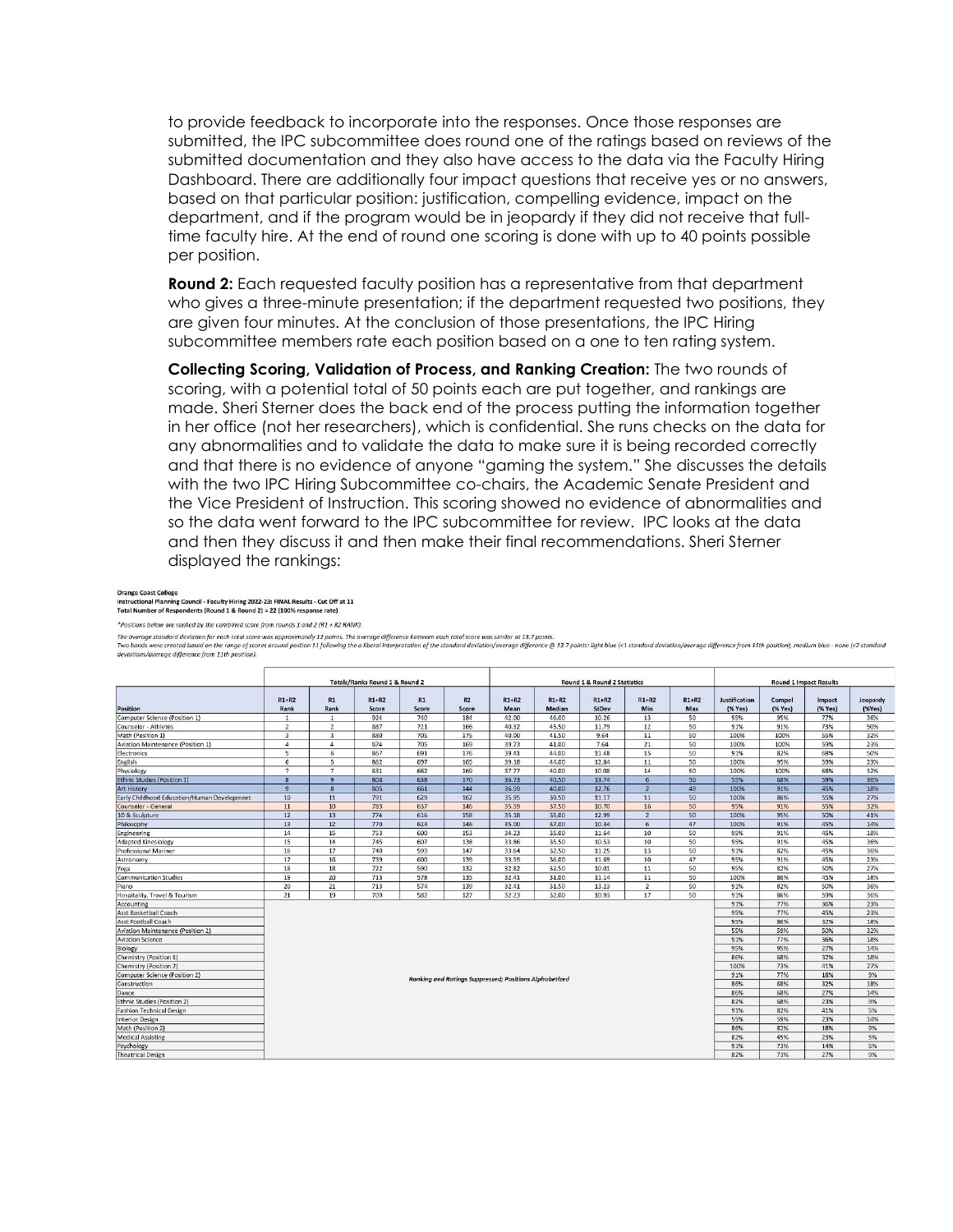A request was made to the IPC to provide the impact ratings or the impact results, so that each of those positions know the subcommittee's impression of what they submitted to help them in potential future submissions. Highlighted in orange is the  $11<sup>th</sup>$  ranking, which is the last ranking for the available eleven positions. There were thirteen positions, but two of those positions were already hired based on last year's list. The light blue represents positions that were within one standard deviation of the 11th position. Anything in the darker blue is within two standard deviations and that is a typical part of the process that her office provides to give the subcommittee a sense of what scores might be that are statistically similar. The subcommittee decided to accept the top eleven for recommendation and those eleven positions will be sent to the College President who will make the final decisions. They also provide some descriptive statistics and some measures of central tendency to give some additional information about what the minimum and maximum standard deviations are for the position. The impact ratings provide additional information about a qualitative look at the request.

**President Gordon:** Thanked the Office of Institutional Effectiveness and the Office of Instruction for all their support in the Full-Time Faculty Hiring Prioritization process.

**Senator Drew:** Asked why general justifications for positions for rounds 1 and 2 are 10, 11, and 15, but Ethnic Studies is 6 and Art History is 2.

**Sheri Sterner:** Explained that column RI+R2 Min is the lower score given from an IPC subcommittee member or members.

**Senator Phillips:** Asked what was the criteria that IPC subcommittee members were using to score by.

**Sheri Sterner:** There is a step form from the IPC subcommittee. In the first round, the members are asked to look at the justification from the faculty. Then they are free to give one to 40 points. There are no restrictions on what they provide. They read the request and assign a number of points from one to forty. She shared one of the requests on the screen. That is what the faculty are asked to complete. Based on that feedback they assign a point total. They are asked about the department characteristics, the position characteristics, and then the position justification. There are some suggestions of the data that correlates to each of those areas that are given to the faculty. This is one where in department characteristics, they talk usually about the composition of the parttime and full-time faculty. Then position justification is about the composition or the characteristics in the department. There is data to support that, but faculty are free to pull in additional data to contextualize their request.

**President Gordon**: Emphasized that there were two different scoring opportunities for the members of the subcommittee. The first was based on the written material that Dr. Sterner illustrated. That was worth up to 40 points. Then the second was based on the oral presentations. That was worth up to 10 points for a total of 50 points maximum.

**Senator Ball:** Asked if it is possible to see the disaggregation between management preference and faculty preference.

**Sheri Sterner:** Stated that they typically do not publish that data. If that is something that the subcommittee wants published, then they can take that request to the subcommittee, as that is something that she looks at behind the scenes and discusses with the co-chairs.

**Senator DeShano:** Asked if the percentage of full-time to part-time in the department was taken into consideration.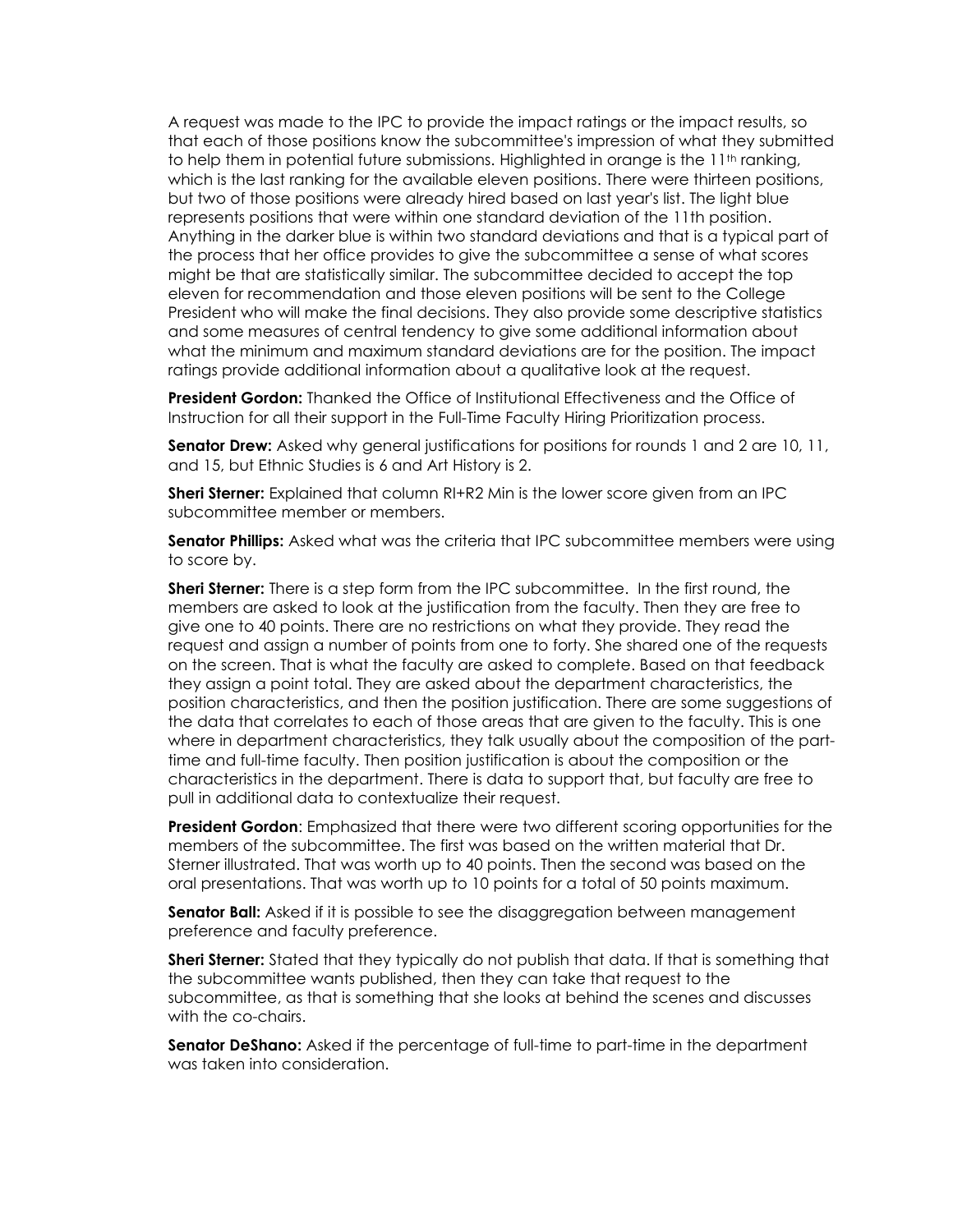**Sheri Sterner:** Stated that they do consider that. That is part of the data set that is linked to one of the questions that faculty are asked to respond to. It is up to the faculty putting the request in to put that data in the request. Typically, that is something that is done. The committee also does have access to the dashboard. It is up to the committee member the extent to which they pull from the narrative or pull from the data.

**Senator Arismendi-Pardi:** Asked how the criteria is described in terms of what kinds of variables are used in the description.

**Sheri Sterner:** Shared her screen and stated that faculty hiring is managed in the TracDat system. There are three narrative areas. There are a couple of sections listed such as department characteristics, data and trends provided by institutional research as appropriate, the specific number of a question while responding, the number of full-time faculty members in the department and in the past three academic years, part-time faculty FTE equivalencies in each of the past three academic years, LHE taught by parttime faculty and in each of the last three academic years, percentage of instruction taught by part-time faculty and in each of the past three academic years and then the number of FTEs generated. Those are the data points for the department characteristics that are being asked of the faculty member to discuss and add context to.

**Senator Ball:** Stated that he wants to assume good faith because there were serious holes in some of those departments and lot of practical concerns. Not knowing any of that, he is somewhat concerned that the prioritization seems to reflect the trend in higher education of divesting from social sciences and humanities towards STEM, as if they are opposing priorities. Not knowing any of the background of this, all he can see is the list. He expressed concern about their potential participation in that trend.

#### **B. Plenary Reports – Jessica Alabi & Lee Gordon:**

**President Gordon:** The Orange Coast Senate sent Senator Alabi and himself to the plenary. They were able to participate virtually, which reduced the cost to the Senate somewhat. The Senate has one voting delegate and he voted on behalf of the Senate. The list of adopted resolutions is on the statewide academic senate web page. The list shows how the votes went on each of the items. He voted with the majority on every resolution. To see how he voted, look at the endorsed resolutions. They line up with his vote. With respect to the significant amendments, there was one vote on his part that was a variance with the majority. That was on a particular item with respect to an issue of equity concerning STEM. The proposal was to amend it to the acronym STEAM to add the arts. He voted in favor of that amendment, meaning that he voted in favor of changing the term STEM to STEAM on this particular equity issue. That was the only significant vote on his part that varied from the majority that were implemented.

**Senator Alabi:** Stated that they had an enjoyable time representing Orange Coast College. They tried to advocate for a senator who contacted them about STEAM. She wished Senator Means would have been there because a lot of people representing STEM did not understand what is going on in the market and that more and more parents are sending their children into the arts just like they are sending them into STEM. There needs to be an understanding that there are *creatives* who are really changing the market with innovation. Senator Means made a great presentation to really help people understand why arts innovation and appreciation for the arts are so important for engineers, mathematicians, architects, etc. She tried to make that presentation, as well. In regards to the Hyper Flex resolution Senator Kennedy asked about, it turns out that that was really about apportionment and that resolution passed. They currently do not have a way of being paid for other types of modalities other than online and inperson. They are trying to make sure that there is a way to get hybrids centralized so that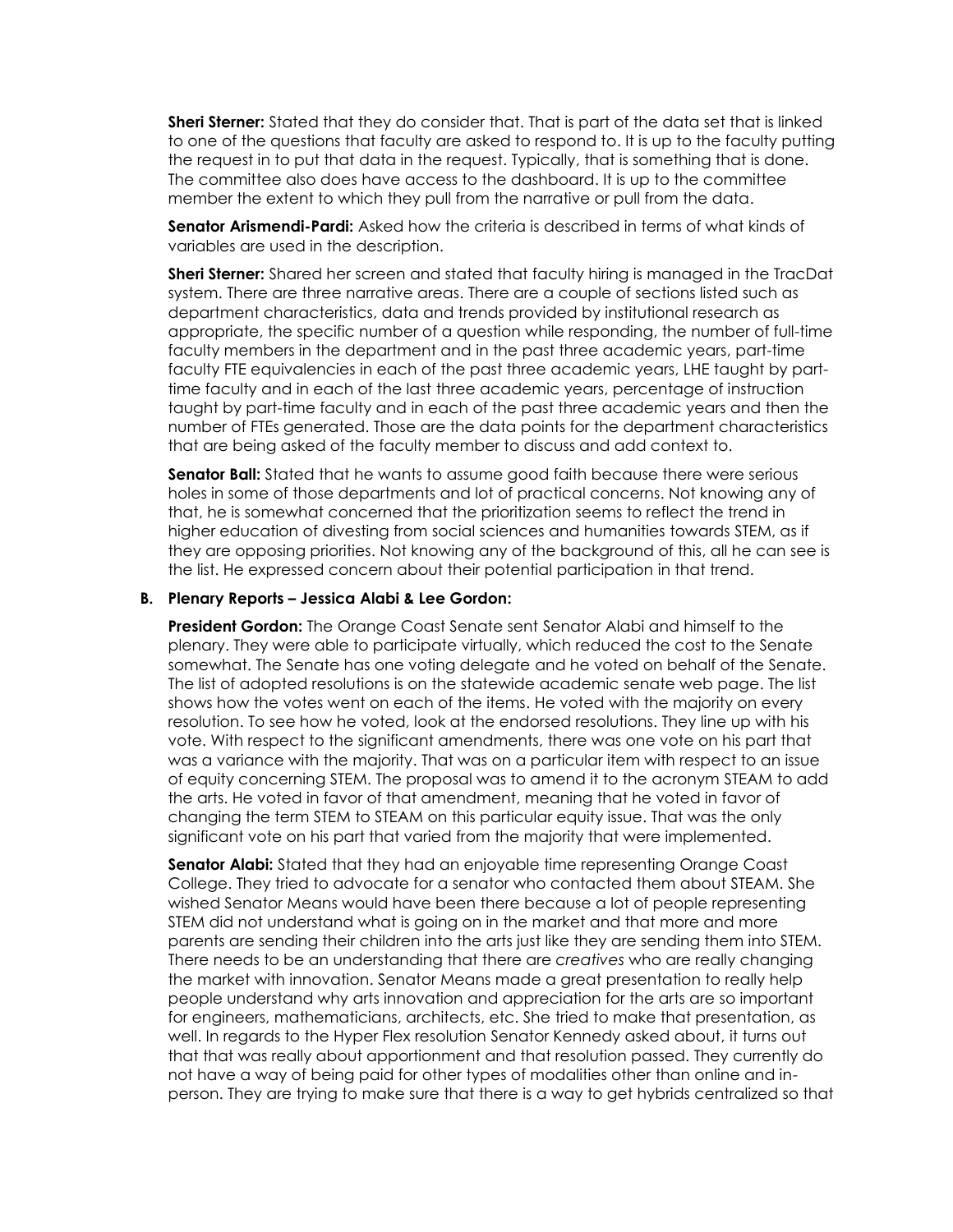they can understand how to be paid for that particular modality, any type of modality that is outside of all online or in person. In order to have it apportioned properly, they have to outline the structure of how it is taught. It was a dynamic discussion, and a lot of the discussions and sessions were on equity. There were a lot of majority discussions and a lot of Area F discussions. She encouraged senators to look at the adopted resolutions and those that failed. She thanked the Senate for its support on sending her to plenary and encouraged senators to get involved in the statewide academic senate.

**Senator Kennedy**: Pointed out that in the IPC Hiring rankings, the performing arts got the lowest scores on the rankings and supports including the Arts in STEM. There is research that shows how artistic creativity helps people think and affects their ability to do other activities like writing.

**Senator Means:** Thanked Senator Alabi and President Gordon for the work done and for supporting the STEAM idea. It may be an uphill battle, but there is more data out there.

**Senator Arismendi-Pardi:** Commented that he is disappointed that the STEAM idea did not go through. He believes that people in the performing arts and people in the STEAM fields need to collaborate to close the gap between these two entities. In his field of ethnomathematics, he has been trying to connect STEM with the humanities and the arts. He agrees with Senator Kennedy.

# **3. Preliminary Matters (***Continued***)**

- **B. Opportunity for Public Comment:** Anna Hanlon
- **C. Approval of the Minutes:** *Motion 2:* **Senator Kennedy moved to** approve the November 9, 2021, minutes; motion seconded; motion approved.

#### **D. For the Good of the Order:**

**ASOCC President - Katherine Smith:** Invited senators to the Student Forum with administration scheduled on Friday, November 19, 11 am. The Zoom link can be found on the OCC website or on Instagram. Administration will be answering questions on vaccine mandates, mask protocols, testing, etc. All students and faculty are invited. It is a chance for students to either address concerns or hear back from questions that have already been pre-submitted by students.

**Senator Connor:** The Speech and Debate team is doing great. They are doing tournaments this semester already. One of the former students came back and is currently recording a podcast where he is following around the speech team. It is called Soap Boxers. It is an excellent podcast, and he does a great job of production. He is answering questions about what the OCC speech team does, what the culture is like, etc. He is interviewing both students and faculty. The podcast is available on Spotify or Apple Podcasts. The podcasts are about 20 minutes long and are released weekly.

**Senator Phillips:** Reiterated that Umoja has a presentation this Thursday from 2-3:30 pm, virtual, on Disrupting Racism through the Arts with Dr. with Ron McCurdy. He can send out the flyer for those that have not seen it.

**Senator Kennedy:** Encouraged people to attend the Student Forum. Shared that she received division feedback about the EQ committees; some faculty were unaware they were on the list. Additionally, she was informed that there were three members on their EQ committees, but they were not all listed. Wherever that list originated, the names, consent of those listed, and the accuracy of the list should be checked before being placed back on the Consent Calendar.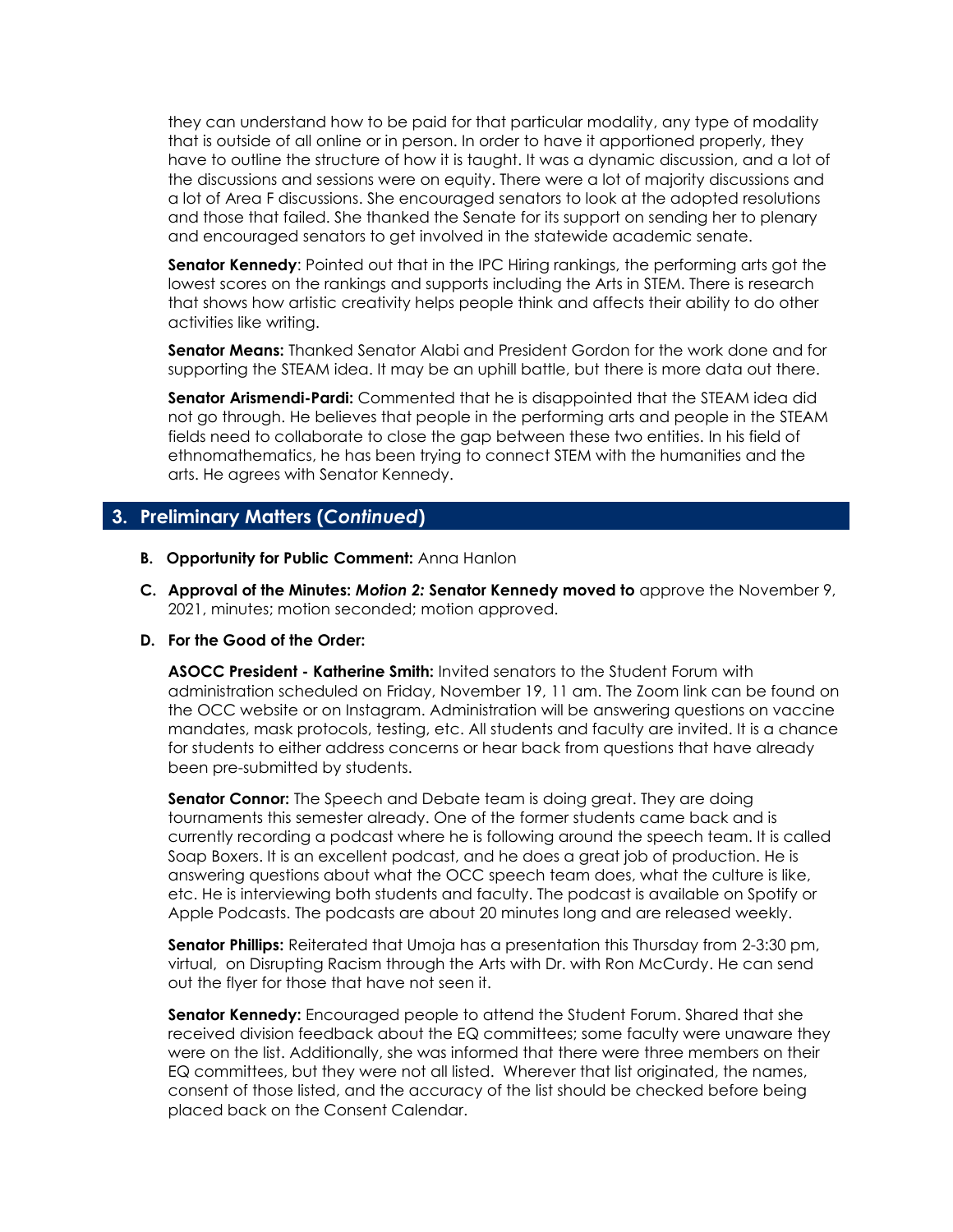# **4. Officer, Senator, & Committee Reports**

#### **A. President and Vice President's Report:**

**Vice President's Report – Rendell Drew:** Reported that President Suarez addressed an email to College Council. It is about recommendations for funding for ARR. It thanked the IPC for prioritizing the requests. The President's Cabinet completed the recommendations for this year's ARRs.

**President's Report – Lee Gordon:** Reported that at the most recent meeting of the Accreditation Coordinating Committee (ACC), a topic was discussed that could have some significance on the operations next semester. It is his understanding, that unless something changes next semester when we are scheduled to be more than half returned to campus, there will be two IT personnel on site at OCC to support the entire campus operation. That is a very significant change from what they had available when last they were at the full strength before the COVID era. This is a significant change that is coming. He will be inquiring further as to whether or not this decision will stand. It is his understanding that this is not an action of OCC administrators. OCC administrators did not plan for a situation where they would have only two staff support on site at OCC for the entire campus. Therefore, the locus resides at the District. He will try to get more information on what the current state of affairs is and what if anything, can be done to improve it.

**B. Guided Pathways – Senator Alabi**: Felipe Salazar and she put together a proposal and presented it to the Onboarding Design Team who have been front line workers in Watson Hall. They still need to get feedback from their team on the proposal. They will meet a couple more times and after that, they will bring it to the Task Force and then the Senate.

#### **C. International Multicultural Committee (IMC) : Rendell Drew**

Reported that last week the IMC had a meeting with Vice President of Instruction Michelle Grimes-Hillman. They are working together on developing a form to schedule events. It is an interactive form that connects to 25Live. He also would like his colleagues, Eric Cuellar and Nate Jensen from the IMC, to provide a report to the Senate before the end of the semester.

### **5. Unfinished Business**

**Faculty Handbook Subcommittee – Vice President Drew:** Stated that he sent a memo to the Academic Senate of the members who volunteered and were Senate approved to serve on the Faculty Handbook Subcommittee: Eduardo Arismendi-Pardi, Jason Ball, Eric Cuellar, Leland Paxton, and Rendell Drew. Senator Drew has already reviewed the handbook by sections. The Faculty Handbook is intended to provide an overview of the college and to familiarize the faculty of support services' policies and procedures. It contains many helpful resources which can be described as operational in nature, which may not pertain to faculty's purview.

Along with the VPI, they are developing strategies to go through the handbook and ascertain those faculty purview areas and the subcommittee will focus on those areas. He clarified that the Academic Senate is not trying to take over the handbook responsibility from the Office of Instruction. Additionally, the handbook is not a Union contract, and it does not, in any way, supersede the faculty contract.

There is a whole section that he would like Union representatives to look at and make sure that it is updated, especially with new COVID restrictions and requirements. The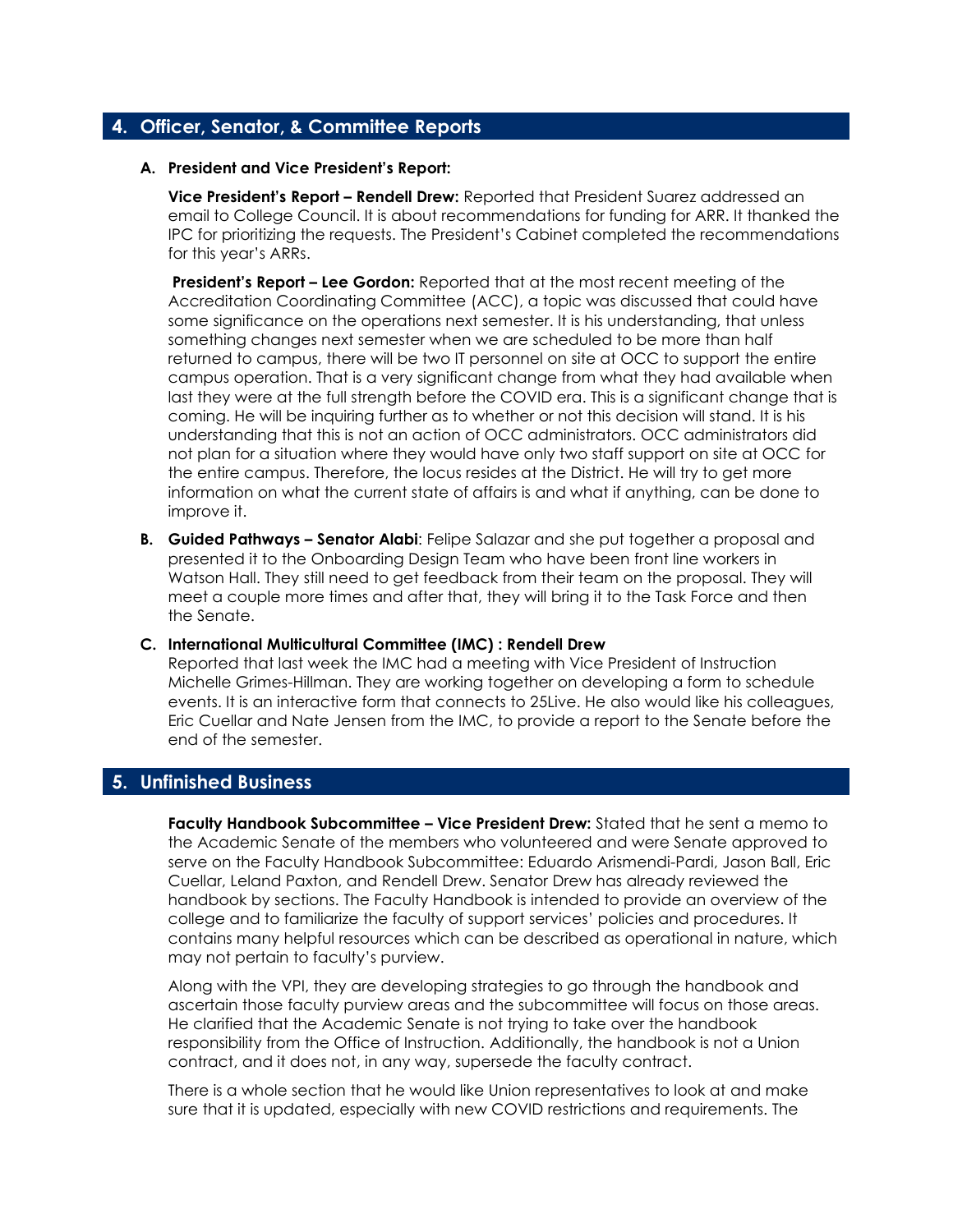handbook updates will take from now through the next semester. There is no specific date yet. They are working with the VPI as per scheduling and working together.

**Senator Arismendi-Pardi:** Suggested to change the name from Faculty Handbook to College Handbook. The word *faculty* could confuse people in the future into thinking that the Faculty Handbook is actually a contractual document. It is not. It is an operational document so if it is operational, it should apply to all the people that work at Orange Coast College, therefore it should be named the College Handbook.

# **6. Adjournment of the Regular Meeting**

**President Gordon** adjourned the meeting at 12:23 p.m. and announced that the Executive Board will meet on this same Zoom link at 12:30 and will set the agenda for next week. He extended an invitation to attend. He also noted that traditionally the Senate leaves open the possibility of having a meeting on the last Tuesday of this semester in the event that something would come up so there is no final decision on that yet, but will be decided at the December 7<sup>th</sup> Executive Board meeting.

### **7. Approval of the Minutes:** November 23, 2021

**MINUTES:** First draft written by Beatriz Rodriguez, Administrative Assistant to the Senates. Revision of first draft and Senate-approved drafts written by Senate Secretary, Marilyn Kennedy, who also distributes the final Senate-approved version to the Chancellor, Board of Trustees members and secretary, union presidents, GWC and Coastline Academic Senate presidents, OCC College President and faculty as per OCC Senate bylaws.